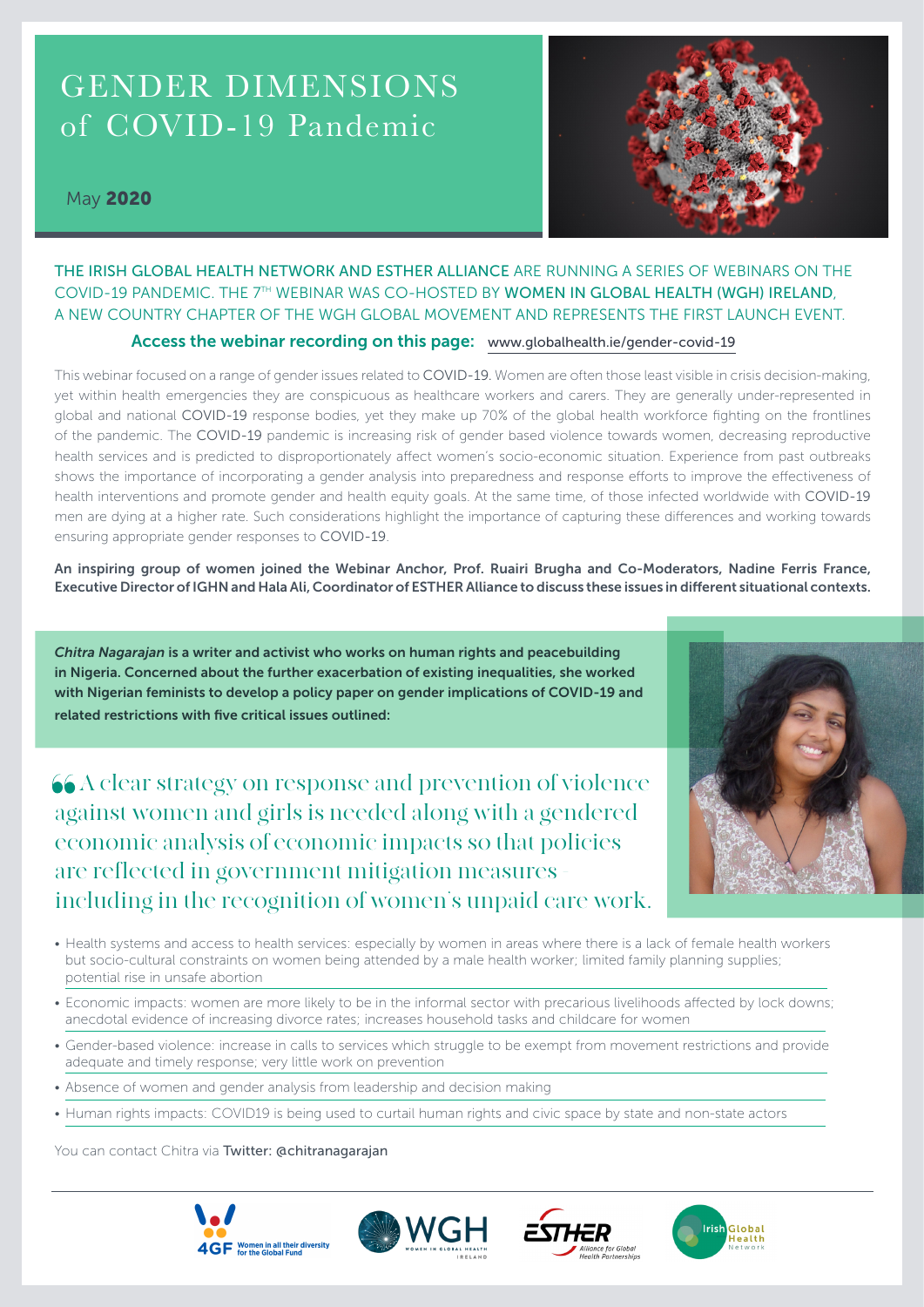*Sisonke Msimang* is a South African writer whose work is focused on race, gender and democracy. COVID-19 is a feminist issue with women being the hardest hit, even if there is evidence that they are not biologically the hardest hit.

# Lockdown is exacerbating coercive control for women… Social and environmental justice norms are being questioned and this pandemic is offering us a great opportunity to address those norms.



- State of the epidemic in South Africa: Western Cape is the worst-affected province, it is also the richest and most globally connected province; real concern is about how the poorer segments of the population will be affected in time; limited reporting on the gender dynamics; huge gap between real and reported infections – general death notifications more telling
- Nature of the lockdown: characterised by paradox of strict response which is largely understood but limited transparency and clarity on reason for decisions – this may have implications on relation between government and people; huge implications for domestic violence and coercive control by men over women's lives
- On the other side of the epidemic: whole world is experiencing similar effects highly unusual situation which has implications on humanity and solidarity; how will we pick up critical issues such as climate, environment, social protection?
- Effect on men: the experience of being vulnerable is humbling; we need to help men acknowledge vulnerability and seek help

*Sophie Dilmitis* is the Global Coordinator of Women4GF (Global Fund to Fight AIDS, TB and Malaria). COVID-19 has brought into focus the specific and uneven vulnerabilities with specific threats for the safety of women and their ability to make decisions about what happened with and to their bodies and their ability to access essential medications and services – for HIV, TB and malaria. These include:

 Issues around connectivity are important. The digital divide is leaving community advocates behind. We have to advocate for meaningful participation for women working from home. We need countries to have gender security awareness.



- Monitoring of data: As countries move towards more electronic tracking there are concerns around the monitoring of data and tracking of people and how this is used beyond COVID-19 control
- Continued access to treatment for HIV, TB and malaria as well as testing services for TB and concerns that resources will be pulled away from other disease programmes like TB, for COVID-19 testing
- Digital divide: lack of access to online resources, e.g. working from home, joining online discussions is not feasible for everyone and seen as only the privileged
- Violence against women: The rise in violence increases women's vulnerability to HIV and there is increasing evidence that HIV increases risk of GBV from partners following disclosure of HIV-status. All of this is now being exacerbated and experienced more by women – across ages and diversities – having to be at home due to the lockdowns
- Access to sexual and reproductive health services: lack of access to contraception and safe abortion are serious. Marie Stopes International estimates that with an 80% reduction in service delivery for three months, and minimal services for the remainder of the year, 9.5 million people will miss out
- All of this has significant implications for programmes that the Global Fund supports and countries must have gender security aware responses
- Community activism has been the backbone of the HIV response and we need the same kind of advocacy around COVID-19. There are so many similarities in how governments and people are responding - the fear, uncertainty, the protective wear, the conspiracy theories, the denialism and the lack of information and confusion. These are all things people living with HIV have been dealing with for a long time. We are now organised, connected, already working with governments and demanding transparency and accountability in health responses and hopefully COVID-19 will help the world move towards a health system that is more equitable and just for all